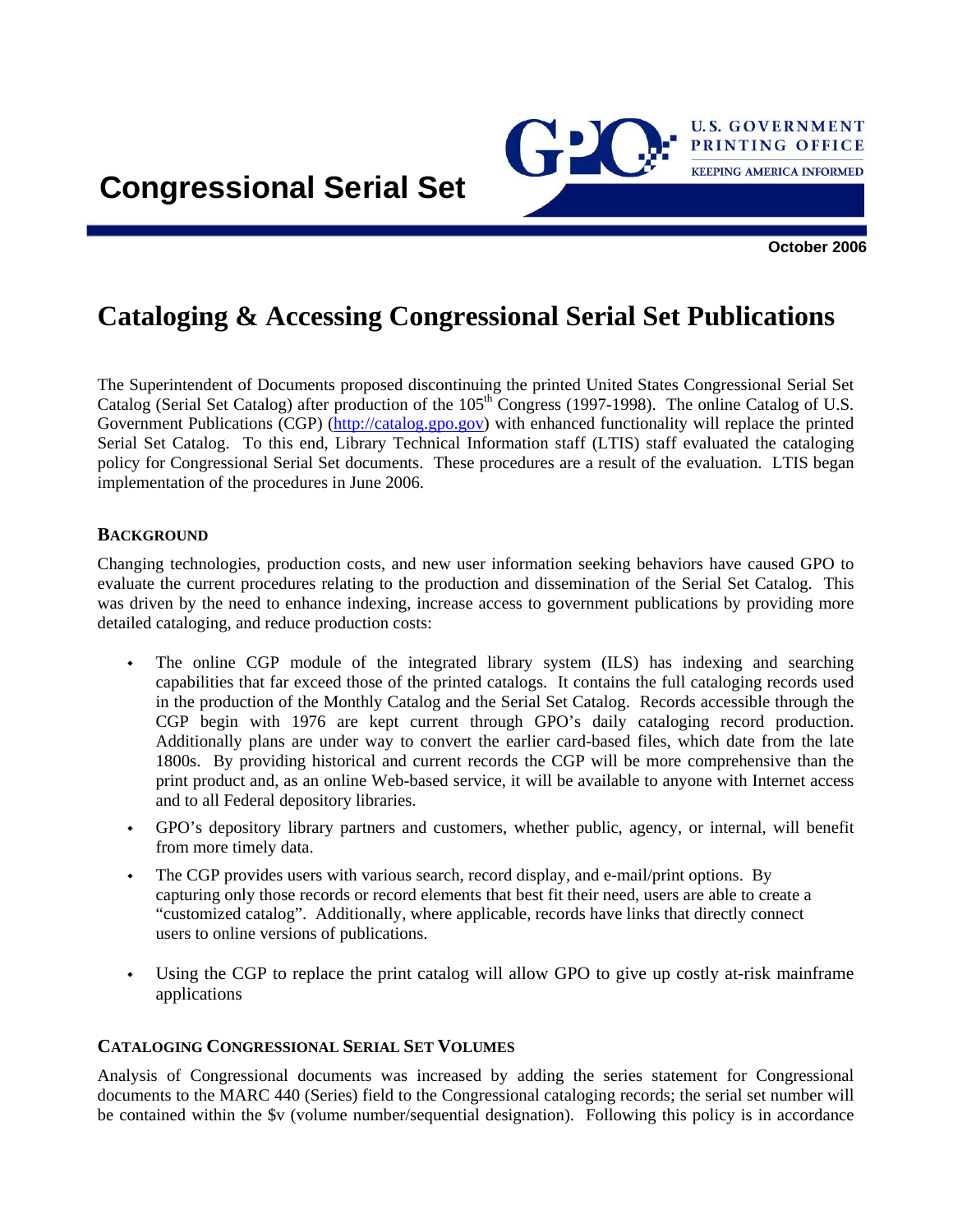with the instructions of AACR2 Rev., 2004 update (iteration) and new LTIS internal policies. Below is LTIS' policy for recording information in the MARC 440 field for Congressional Serial Set documents.

The existing bibliographic record in the CGP for the Congressional Serial Set (CGP Sys no. 000568079) has a PURL that links the user to the page with all of the digitized issues of the Serial Set. Once the digitized issues are loaded, each individual set is checked into an item record attached to the main bibliographic record in GPO's integrated library system. The holdings statement, which includes the status of the Serial Set volume, is viewable from the bibliographic record.

| Search the CGP / BASIC                                                                                     | <b>ADVANCED</b><br><b>EXPERT</b><br><b>BROWSE</b>                                                                   | <b>NEW TITLES</b>                                                              | <b>HELP</b><br><b>ABOUT</b>                                                                                                                                                                                                                                                                                                                           |                      |                                                                                                                 |  |  |  |
|------------------------------------------------------------------------------------------------------------|---------------------------------------------------------------------------------------------------------------------|--------------------------------------------------------------------------------|-------------------------------------------------------------------------------------------------------------------------------------------------------------------------------------------------------------------------------------------------------------------------------------------------------------------------------------------------------|----------------------|-----------------------------------------------------------------------------------------------------------------|--|--|--|
| <b>CATALOG OF</b><br><b>U.S. GOVERNMENT PUBLICATIONS</b>                                                   |                                                                                                                     |                                                                                |                                                                                                                                                                                                                                                                                                                                                       |                      |                                                                                                                 |  |  |  |
| <b>Catalogs to Search:</b><br>Congressional Serial Sec<br>Congressioner Publications Internet Publications | GPO Access Publications Periodicals<br>Serials                                                                      | <b>My Options:</b><br>Bootshorf<br>Rosula lat<br>Preferences Previous Searches |                                                                                                                                                                                                                                                                                                                                                       |                      |                                                                                                                 |  |  |  |
|                                                                                                            | Catalog of U.S. Government Publications Home Page > National Bibliography of U.S. Government Publications           |                                                                                |                                                                                                                                                                                                                                                                                                                                                       |                      |                                                                                                                 |  |  |  |
|                                                                                                            |                                                                                                                     |                                                                                |                                                                                                                                                                                                                                                                                                                                                       |                      |                                                                                                                 |  |  |  |
|                                                                                                            | Add to Bookshelf                                                                                                    |                                                                                | E-mail in the                                                                                                                                                                                                                                                                                                                                         |                      |                                                                                                                 |  |  |  |
|                                                                                                            | Choose Record View: Standard   Short   HARC                                                                         |                                                                                |                                                                                                                                                                                                                                                                                                                                                       |                      |                                                                                                                 |  |  |  |
| Record 1 out of 1                                                                                          | <b>K Previous Record</b>                                                                                            | Next Record D                                                                  |                                                                                                                                                                                                                                                                                                                                                       |                      |                                                                                                                 |  |  |  |
| Title                                                                                                      | United States congressional serial set.                                                                             |                                                                                |                                                                                                                                                                                                                                                                                                                                                       |                      |                                                                                                                 |  |  |  |
| Publisher Info.                                                                                            | Washington: U.S. G.P.O.,                                                                                            |                                                                                |                                                                                                                                                                                                                                                                                                                                                       |                      |                                                                                                                 |  |  |  |
| <b>Internet Access</b>                                                                                     | http://purl.access.goo.gov/GPO/LPS839                                                                               |                                                                                |                                                                                                                                                                                                                                                                                                                                                       |                      |                                                                                                                 |  |  |  |
| <b>SuDoc Number</b>                                                                                        | Y 1.1/2:Serial                                                                                                      |                                                                                | Sheep bound set                                                                                                                                                                                                                                                                                                                                       |                      |                                                                                                                 |  |  |  |
| <b>Item Number</b>                                                                                         | 0996-C (House doc., Senate doc.)                                                                                    |                                                                                | Serial set                                                                                                                                                                                                                                                                                                                                            |                      |                                                                                                                 |  |  |  |
|                                                                                                            | 0996-D (online)                                                                                                     |                                                                                | U.S. Congressional serial set                                                                                                                                                                                                                                                                                                                         |                      |                                                                                                                 |  |  |  |
|                                                                                                            | 1008-E (House rept., Senate rept.)                                                                                  | <b>Description</b>                                                             | $v = 24$ cm.                                                                                                                                                                                                                                                                                                                                          |                      |                                                                                                                 |  |  |  |
|                                                                                                            | 1008-E (online)                                                                                                     | <b>Current Frequency</b>                                                       | Irregular                                                                                                                                                                                                                                                                                                                                             |                      |                                                                                                                 |  |  |  |
| <b>LC Number</b>                                                                                           | 1008-F<br><b>KF12.U5</b>                                                                                            | <b>General Note</b>                                                            | Prior to the 97th Congress, the serial set had no official name; it<br>was popularly known as the Congressional serial set.                                                                                                                                                                                                                           |                      |                                                                                                                 |  |  |  |
| <b>Variation of Title</b>                                                                                  | Congressional serial set<br>Serial number set<br>Congressional edition<br>Congressional set<br>Congressional series |                                                                                | The set has also been known variously as: Congressional serial<br>set, Serial number set, Congressional edition, Congressional set,<br>Congressional series, Congressional series of United States public<br>documents, Congressional document series, Sheep set, Sheep<br>bound set (owing to its distinctive sheepskin binding), and Serial<br>set. |                      |                                                                                                                 |  |  |  |
|                                                                                                            | Congressional series of United States pu                                                                            |                                                                                | Description based on: Serial no. 13891, published in 1990.                                                                                                                                                                                                                                                                                            |                      |                                                                                                                 |  |  |  |
|                                                                                                            | Congressional document series                                                                                       |                                                                                | Latest issue consulted: Serial no. 14683, published in 2003.                                                                                                                                                                                                                                                                                          |                      |                                                                                                                 |  |  |  |
|                                                                                                            | Sheep set                                                                                                           | <b>Numbering Note</b>                                                          | Numbering began with 15th Congress, as the publications of the<br>earlier congresses were not assembled in book form.                                                                                                                                                                                                                                 |                      |                                                                                                                 |  |  |  |
|                                                                                                            |                                                                                                                     |                                                                                | Some no, published out of sequence.                                                                                                                                                                                                                                                                                                                   |                      |                                                                                                                 |  |  |  |
|                                                                                                            |                                                                                                                     | <b>Additional Form</b>                                                         | Documents in the Serial set also dis-                                                                                                                                                                                                                                                                                                                 |                      |                                                                                                                 |  |  |  |
|                                                                                                            |                                                                                                                     |                                                                                | depository libraries in paper and mici                                                                                                                                                                                                                                                                                                                | <b>Holdings</b>      | All items                                                                                                       |  |  |  |
|                                                                                                            |                                                                                                                     |                                                                                | Also issued in microfiche by Congre                                                                                                                                                                                                                                                                                                                   | holdings (2)         | Item (no year)                                                                                                  |  |  |  |
|                                                                                                            |                                                                                                                     |                                                                                | Also available via Internet at the GPO<br>10/4/2003: http://www.gpoaccess.gr<br>access is available via PURL                                                                                                                                                                                                                                          | Locate in a Library  | (paper) http://catalog-web2.gpp.gov/LocateLibraries/locate.jsp?<br>ItemNumber=Senate rept.)&SYS=000568079       |  |  |  |
|                                                                                                            |                                                                                                                     | <b>Link Note</b>                                                               | Microfiche version issued with title: (<br>1789-1969; as part of: CIS microfich                                                                                                                                                                                                                                                                       |                      | (paper) http://catalog-web2.gpo.gov/LocateLibraries/locate.jsp?<br>ItemNumber=0996-C (House doc.&SYS=000668079  |  |  |  |
|                                                                                                            |                                                                                                                     |                                                                                | Includes a complete cumulation of:<br>House. Report: House document (U)                                                                                                                                                                                                                                                                               |                      | (paper) http://catalog-web2.gpo.gov/LocateLibraries/locate.jsp?<br>ItemNumber=1008-F&SYS=000568079              |  |  |  |
|                                                                                                            |                                                                                                                     |                                                                                | House); United States. Congress. S.<br>document (United States, Congress,                                                                                                                                                                                                                                                                             |                      | (paper) http://catalog-web2.gpo.gov/LocateLibraries/locate.jsp?<br>ItemNumber=1008-E (House rept.&SYS=000568079 |  |  |  |
|                                                                                                            |                                                                                                                     | Subject                                                                        | United States, Congress -- Periodic:                                                                                                                                                                                                                                                                                                                  |                      | (online) http://catalog-web2.gpo.gov/LocateLibraries/locate.isp?<br>ItemNumber=1008-E&SYS=000568079             |  |  |  |
|                                                                                                            |                                                                                                                     | Subject - LC                                                                   | United States -- Politics and govern<br>United States, Government Printing                                                                                                                                                                                                                                                                            |                      | (paper) http://catalog-web2.gpo.gov/LocateLibraries/locate.jsp?                                                 |  |  |  |
|                                                                                                            |                                                                                                                     | <b>Added Entry</b><br><b>Linking Field</b>                                     | United States, Congress, [Serial set                                                                                                                                                                                                                                                                                                                  |                      | ItemNumber=Senate doc.)&SYS=000568079                                                                           |  |  |  |
|                                                                                                            |                                                                                                                     | <b>Related Resource</b>                                                        | List of serial set numbers not used:<br>http://purl.access.gpo.gov/GPO/LP                                                                                                                                                                                                                                                                             |                      | (online) http://catalog-web2.gpo.gov/LocateLibraries/locate.jsp?<br>ItemNumber=0996-D&SYS=000568079             |  |  |  |
|                                                                                                            |                                                                                                                     |                                                                                |                                                                                                                                                                                                                                                                                                                                                       |                      |                                                                                                                 |  |  |  |
|                                                                                                            |                                                                                                                     |                                                                                |                                                                                                                                                                                                                                                                                                                                                       | <b>OCLC Number</b>   | (OCoLC)03888071                                                                                                 |  |  |  |
|                                                                                                            |                                                                                                                     |                                                                                |                                                                                                                                                                                                                                                                                                                                                       |                      | ocm03888071                                                                                                     |  |  |  |
|                                                                                                            |                                                                                                                     |                                                                                |                                                                                                                                                                                                                                                                                                                                                       | <b>System Number</b> | 000568079                                                                                                       |  |  |  |

# CONGRESSIONAL SERIAL SET BIBLIOGRAPHIC RECORD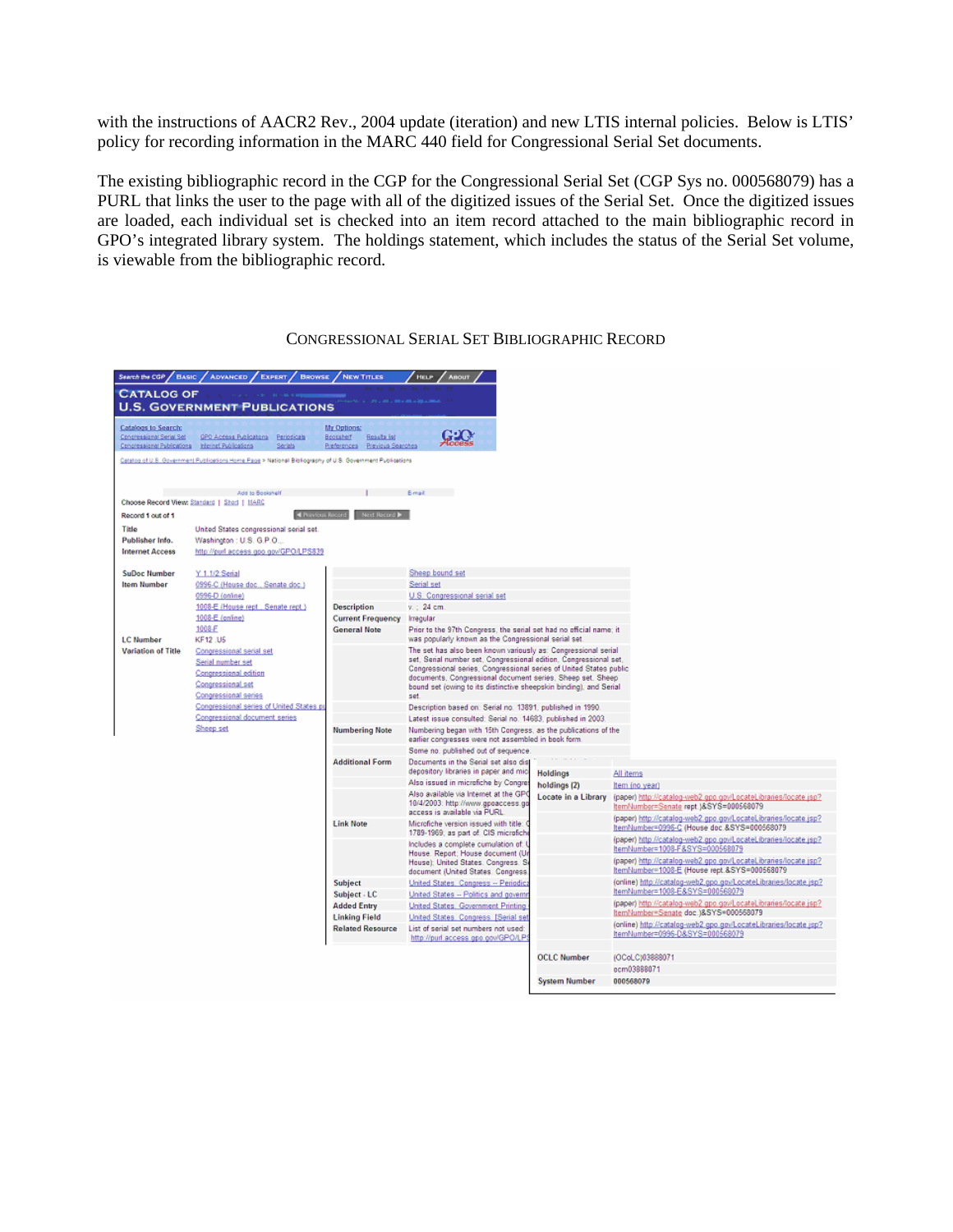#### CONGRESSIONAL SERIAL SET HOLDINGS STATEMENT

| Search the CGP<br><b>BASIC</b><br><b>ADVANCED</b><br><b>EXPERT</b>                                                                                            | <b>BROWSE</b>             | <b>NEW TITLES</b>                       | <b>HELP</b>                       | <b>ABOUT</b> |  |
|---------------------------------------------------------------------------------------------------------------------------------------------------------------|---------------------------|-----------------------------------------|-----------------------------------|--------------|--|
| <b>CATALOG OF</b><br><b>CONTRACTOR CONTRACTOR</b><br><b>U.S. GOVERNMENT PUBLICATIONS</b>                                                                      |                           |                                         |                                   |              |  |
| <b>Catalogs to Search:</b><br>Congressional Serial Set<br><b>GPO Access Publications</b><br><b>Congressional Publications</b><br><b>Internet Publications</b> | Periodicals<br>Serials    | My Options:<br>Bookshelf<br>Preferences | Results list<br>Previous Searches |              |  |
| Catalog of U.S. Government Publications Home Page > National Bibliography of U.S. Government Publications                                                     |                           |                                         |                                   |              |  |
| <b>GPO's CGP - National Bibliography Holdings</b>                                                                                                             |                           |                                         | <b>Back</b>                       |              |  |
| United States congressional serial set.                                                                                                                       |                           |                                         |                                   |              |  |
| Washington: U.S. G.P.O                                                                                                                                        |                           |                                         |                                   |              |  |
| v. : 24 cm                                                                                                                                                    |                           |                                         |                                   |              |  |
| (paper) http://catalog-web2.gpo.gov/LocateLibraries/locate.jsp?ltemNumber=Senate<br>rept.)&SYS=000568079.                                                     |                           |                                         |                                   |              |  |
| Location<br>: Y 1.1/2:Serial                                                                                                                                  |                           |                                         |                                   |              |  |
| Select volume All<br>Go<br>All<br>Select year                                                                                                                 |                           |                                         |                                   |              |  |
| Vol./Issue:                                                                                                                                                   |                           | <b>SuDoc Number:</b>                    | Library:                          | Item status: |  |
| Expand no. 14590 (106th Cong., 1st sess.: 1999)                                                                                                               |                           | Y 1.1/2:Serial no. 14590                | National Bibliography Shipped     |              |  |
| Expand no. 14593 (106th Cong., 1st sess.: 1999)                                                                                                               |                           | Y 1.1/2: Serial no. 14593               | National Bibliography Shipped     |              |  |
| Expand no. 14617 (106th Cong., 2nd sess.: 2000)                                                                                                               |                           | Y 1.1/2:Serial no. 14617                | National Bibliography Shipped     |              |  |
| Expand no. 14622 (106th Cong., 2nd sess.: 2000)                                                                                                               | Y 1.1/2: Serial no. 14622 |                                         | National Bibliography Shipped     |              |  |
| Expand no.14624 (106th Cong., 2nd sess.: 2000)                                                                                                                |                           | Y 1.1/2:Serial no. 14624                | National Bibliography Shipped     |              |  |
| Expand no. 14627 (106th Cong., 2nd sess.: 2000).                                                                                                              | Y 1.1/2:Serial no.14627   |                                         | National Bibliography Shipped     |              |  |
| Expand no. 14628 (106th Cong., 2nd sess.: 2000)                                                                                                               | Y 1.1/2:Serial no.14628   |                                         | National Bibliography Shipped     |              |  |
| Expand no.14632 (106th Cong., 2nd sess.: 2000)                                                                                                                | Y 1.1/2: Serial no. 14632 |                                         | National Bibliography Shipped     |              |  |

For each individual Congressional document bibliographic record, a separate PURL will be created for each report, e.g., Y 1.1/7:108-222, Biographical directory of the United States Congress, 1774-2005. A 440 (Series Statement/Added Title Entry) is added to the bibliographic record, e.g.:

¾ 440 b0 \$a United States Congressional serial set ; \$v serial set no. 14902

The series statement to be followed is in accordance with the Library of Congress's authority record ARN: 3166667.

PURLs will not be removed from individual reports. GPO is indexing the 490 to the document type level, e.g.:

¾ 490 1b \$a House document / 108th Congress, 2nd session ; \$v no. 108-222

GPO started to index the Congressional documents in this way beginning with the documents of the 105<sup>th</sup> Congress.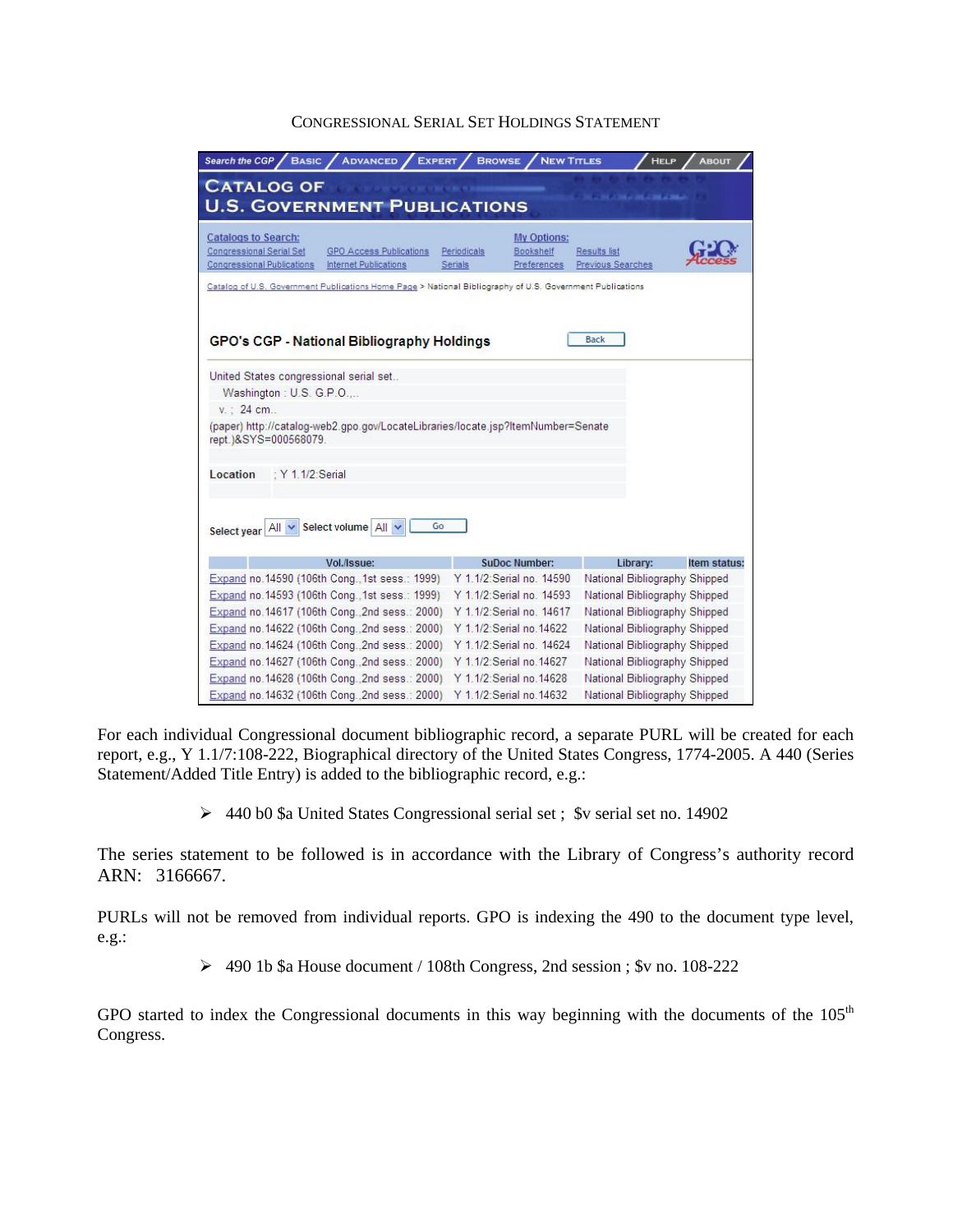#### CONGRESSIONAL DOCUMENT BIBLIOGRAPHIC RECORD

| Choose Record View: Standard   Short   MARC | E-mail<br>Add to Bookshelf                                                                                                                                                                       |  |  |  |  |  |  |
|---------------------------------------------|--------------------------------------------------------------------------------------------------------------------------------------------------------------------------------------------------|--|--|--|--|--|--|
|                                             |                                                                                                                                                                                                  |  |  |  |  |  |  |
| Record 1 out of 1                           | ◀ Previous Record Next Record ▶                                                                                                                                                                  |  |  |  |  |  |  |
| Title                                       | Biographical directory of the United States Congress, 1774-<br>2005 : the Continental Congress, September 5, 1774, to<br>October 21, 1788, and the Congress of the United States, from           |  |  |  |  |  |  |
|                                             | the First through the One Hundred Eighth Congresses, March<br>4, 1789, to January 3, 2005, inclusive.                                                                                            |  |  |  |  |  |  |
| Author                                      | United States, Congress                                                                                                                                                                          |  |  |  |  |  |  |
| Publisher Info.                             | Washington, D.C.: U.S. G.P.O.: May be purchased from the<br>Supt. of Docs., U.S. G.P.O., 2005.                                                                                                   |  |  |  |  |  |  |
| <b>Internet Access</b>                      | http://purl.access.gpo.gov/GPO/LPS69614                                                                                                                                                          |  |  |  |  |  |  |
| <b>SuDoc Number</b>                         | Y 1.1/2:SERIAL 14902                                                                                                                                                                             |  |  |  |  |  |  |
| <b>ISBN</b>                                 | 0160731763 (alk. paper)                                                                                                                                                                          |  |  |  |  |  |  |
| <b>Item Number</b>                          | 1004-E                                                                                                                                                                                           |  |  |  |  |  |  |
|                                             | 1004-E (online)                                                                                                                                                                                  |  |  |  |  |  |  |
| <b>LC Number</b>                            | JK1010 A5 2005                                                                                                                                                                                   |  |  |  |  |  |  |
| <b>Description</b>                          | xvii, 2218 p. ; 31 cm.                                                                                                                                                                           |  |  |  |  |  |  |
| <b>Series</b>                               | United States congressional serial set : Serial set no. 14902                                                                                                                                    |  |  |  |  |  |  |
| Series                                      | (House document (United States, Congress, House); 108-<br>222.)                                                                                                                                  |  |  |  |  |  |  |
| <b>General Note</b>                         | "Closing date of compilation, January 3, 2005."                                                                                                                                                  |  |  |  |  |  |  |
|                                             | "Compiled and edited under the direction of the Joint<br>Committee on Printing, Congress of the United States"--P. v.                                                                            |  |  |  |  |  |  |
|                                             | Andrew R. Dodge, Betty K. Koed, editors-in-chief.                                                                                                                                                |  |  |  |  |  |  |
|                                             | Shipping list no.: 2006-0008-S.                                                                                                                                                                  |  |  |  |  |  |  |
| <b>Bibliography</b>                         | Includes bibliographical references.                                                                                                                                                             |  |  |  |  |  |  |
| <b>Additional Form</b>                      | Also available via Internet from the GPO Access web site.<br>Address as of 5/9/06:<br>http://www.gpoaccess.gov/serialset/cdocuments/hd108-<br>222/index.html: current access available via PURL. |  |  |  |  |  |  |
| <b>Subject</b>                              | United States, Congress -- Biography,                                                                                                                                                            |  |  |  |  |  |  |
| <b>Added Entry</b>                          | Dodge, Andrew R., 1947-                                                                                                                                                                          |  |  |  |  |  |  |
|                                             | Koed, Betty K.                                                                                                                                                                                   |  |  |  |  |  |  |
| <b>Added Entry</b>                          | United States, Congress, Joint Committee on Printing,                                                                                                                                            |  |  |  |  |  |  |
| Stock Number/Avail.                         | 052-071-01418-7 GPO                                                                                                                                                                              |  |  |  |  |  |  |
|                                             |                                                                                                                                                                                                  |  |  |  |  |  |  |
| <b>Holdings</b>                             | All items                                                                                                                                                                                        |  |  |  |  |  |  |
| Locate in a Library                         | (paper, online) http://catalog-                                                                                                                                                                  |  |  |  |  |  |  |
|                                             | web2.gpp.gov/LocateLibraries/locate.jsp?ltemNumber=1004-<br>E&SYS=000588567                                                                                                                      |  |  |  |  |  |  |
|                                             |                                                                                                                                                                                                  |  |  |  |  |  |  |
| <b>OCLC Number</b>                          | (OCoLC)63049058                                                                                                                                                                                  |  |  |  |  |  |  |
| <b>System Number</b>                        | 000588567                                                                                                                                                                                        |  |  |  |  |  |  |

#### **ONLINE CATALOG REPLACEMENT**

As previously stated, congressional publications that make up the Serial Set are indexed and the bibliographic records accessible through the CGP. Additionally, GPO created a searchable subset of records in the CGP that contains only Serial Set publications. This subset is called Congressional Serial Set and it is a CGP selection option under "Catalogs to Search". The Serial Set search page also contains links to the Numerical Lists of Documents and Reports and the Schedule of Serial Set Volumes, both of which will continue to be available in print as well as online. To facilitate searching, LTIS staff evaluated the current GPO cataloging practice for Congressional documents and specifically looked for alternative indexing methods.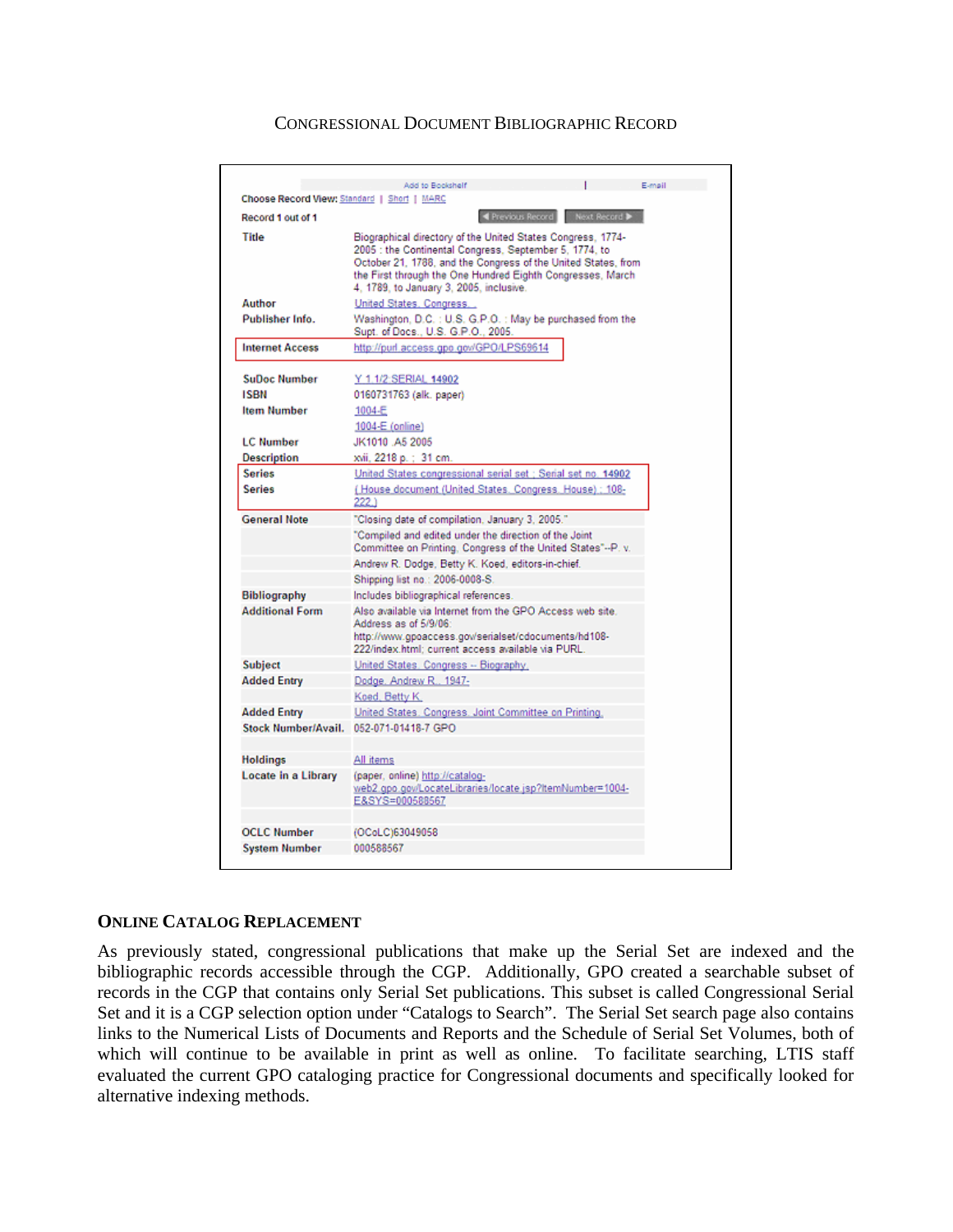| <b>Indexes</b>                                    | <b>Monthly</b><br>$\text{Catalog}^1$ | <b>Serial Set</b><br>$\text{Catalog}^1$ | <b>Catalog of U.S. Government</b><br><b>Publications (CGP)</b> | <b>Congressional</b><br>Serial Set <sup>2</sup> |
|---------------------------------------------------|--------------------------------------|-----------------------------------------|----------------------------------------------------------------|-------------------------------------------------|
| Author (last name first)                          |                                      | $\checkmark$                            | $\checkmark$                                                   | $\checkmark$                                    |
| Title begins with                                 | $\checkmark$                         | $\checkmark$                            | ✓                                                              | ✓                                               |
| Title Variations begin with                       |                                      |                                         | ✓                                                              |                                                 |
| Subject begins with                               |                                      | $\checkmark$                            | $\checkmark$                                                   |                                                 |
| Corporate/Agency Author keyword(s)<br>begins with |                                      | ✓                                       | $\checkmark$                                                   | ✓                                               |
| Series/Periodical Title begins with               |                                      |                                         | ✓                                                              | ✓                                               |
| Conference Proceedings begins with                |                                      |                                         | ✓                                                              |                                                 |
| Author Keyword(s)                                 |                                      |                                         | $\checkmark$                                                   | $\checkmark$                                    |
| Title Keyword(s)                                  | $\checkmark$                         |                                         | ✓                                                              | ✓                                               |
| Subject Keyword(s) (all subjects)                 |                                      |                                         | $\checkmark$                                                   |                                                 |
| Corporate/Agency Author keyword(s)                |                                      |                                         | $\checkmark$                                                   | $\checkmark$                                    |
| Series/Periodical Title keyword(s)                |                                      | $\checkmark$                            | $\checkmark$                                                   | ✓                                               |
| Conference Proceeding Keyword(s)                  |                                      |                                         | $\checkmark$                                                   |                                                 |
| Keyword(s)                                        | $\checkmark$                         |                                         | $\checkmark$                                                   | ✓                                               |
| <b>Contract Number</b>                            |                                      |                                         | $\checkmark$                                                   |                                                 |
| <b>Stock Number</b>                               |                                      |                                         | $\checkmark$                                                   |                                                 |
| <b>Bill Number</b>                                |                                      | $\checkmark$                            | $\checkmark$                                                   | ✓                                               |
| Subject (LC)                                      |                                      |                                         | $\checkmark$                                                   | ✓                                               |
| Subject (MeSH)                                    |                                      |                                         | $\checkmark$                                                   |                                                 |
| Subject (NASA)                                    |                                      |                                         | $\checkmark$                                                   |                                                 |
| Geographic Subject(s)                             |                                      |                                         | $\checkmark$                                                   |                                                 |
| Publisher Keywords                                |                                      |                                         | $\checkmark$                                                   |                                                 |
| <b>Publication Place</b>                          |                                      |                                         | $\checkmark$                                                   |                                                 |
| SuDoc Number                                      |                                      |                                         |                                                                | ✓                                               |
| <b>Shipping List Number</b>                       |                                      |                                         | $\checkmark$                                                   |                                                 |
| Item Number                                       |                                      |                                         | ✓                                                              |                                                 |
| Series Number                                     |                                      |                                         | $\checkmark$                                                   |                                                 |
| Serial Set Number                                 |                                      | $\checkmark$                            | ✓                                                              | $\checkmark$                                    |
| <b>Technical Report Number</b>                    |                                      |                                         | $\checkmark$                                                   |                                                 |
| <b>LC Class Number</b>                            |                                      |                                         | $\checkmark$                                                   | $\checkmark$                                    |
| Series/Report                                     |                                      | $\checkmark$                            | $\checkmark$                                                   | ✓                                               |
| <b>ISBN</b>                                       |                                      |                                         | $\checkmark$                                                   |                                                 |
| <b>ISSN</b>                                       |                                      |                                         | $\checkmark$                                                   |                                                 |
| <b>GPO Stock Number</b>                           |                                      |                                         | $\checkmark$                                                   |                                                 |

# INDEX COMPARISONS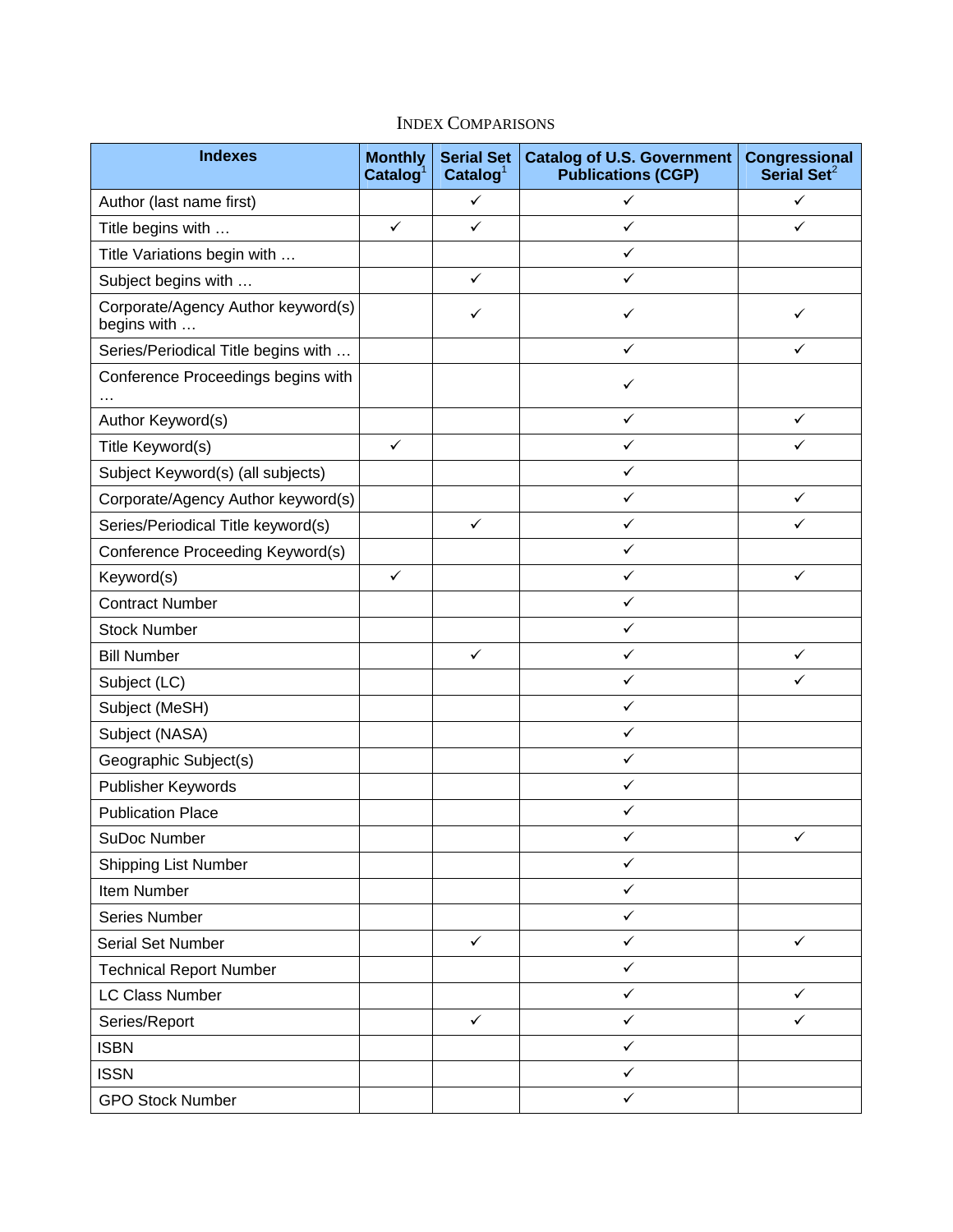| <b>Indexes</b>            | <b>Monthly</b><br>$\text{Catalog}^1$ | <b>Serial Set</b><br>$\mathbf{Catalog}^1$ | Catalog of U.S. Government  <br><b>Publications (CGP)</b> | Congressional<br>Serial Set <sup>2</sup> |
|---------------------------|--------------------------------------|-------------------------------------------|-----------------------------------------------------------|------------------------------------------|
| <b>Notes</b>              |                                      |                                           |                                                           |                                          |
| Contents                  |                                      |                                           |                                                           |                                          |
| <b>URL/PURL</b>           |                                      |                                           |                                                           |                                          |
| <b>OCLC Number</b>        |                                      |                                           |                                                           |                                          |
| Date of Record Production |                                      |                                           |                                                           |                                          |

<sup>1</sup>Printed products

<sup>2</sup>Catalog within the CGP

### SEARCHING THE CONGRESSIONAL SERIAL SET IN THE CGP

| Search the CGP / BASIC / ADVANCED / EXPERT / BROWSE / NEW TITLES                                                                                                                                                                                                                                             |                                                                                                                                                                                                                                                                                                                                                                                                                                                                                                                                 |                         |                                                       | <b>HELP</b>                                                                 | <b>ABOUT</b>                                                                                                              |                                                                                                                                               |                                                                                                                                                                                                                                                                                                                                                                                                                                                                    |                                                                                                                      |
|--------------------------------------------------------------------------------------------------------------------------------------------------------------------------------------------------------------------------------------------------------------------------------------------------------------|---------------------------------------------------------------------------------------------------------------------------------------------------------------------------------------------------------------------------------------------------------------------------------------------------------------------------------------------------------------------------------------------------------------------------------------------------------------------------------------------------------------------------------|-------------------------|-------------------------------------------------------|-----------------------------------------------------------------------------|---------------------------------------------------------------------------------------------------------------------------|-----------------------------------------------------------------------------------------------------------------------------------------------|--------------------------------------------------------------------------------------------------------------------------------------------------------------------------------------------------------------------------------------------------------------------------------------------------------------------------------------------------------------------------------------------------------------------------------------------------------------------|----------------------------------------------------------------------------------------------------------------------|
| <b>CATALOG OF</b>                                                                                                                                                                                                                                                                                            |                                                                                                                                                                                                                                                                                                                                                                                                                                                                                                                                 |                         |                                                       | <b>COLLEGE AND ME AND MEASURE</b>                                           |                                                                                                                           |                                                                                                                                               |                                                                                                                                                                                                                                                                                                                                                                                                                                                                    |                                                                                                                      |
|                                                                                                                                                                                                                                                                                                              | <b>U.S. GOVERNMENT PUBLICATIONS</b>                                                                                                                                                                                                                                                                                                                                                                                                                                                                                             |                         |                                                       |                                                                             |                                                                                                                           |                                                                                                                                               |                                                                                                                                                                                                                                                                                                                                                                                                                                                                    |                                                                                                                      |
| Catalogs to Search:<br>Concretizional Serial Set<br>Concressional Publications                                                                                                                                                                                                                               | GPO Aboras Publications<br>Internet Publications                                                                                                                                                                                                                                                                                                                                                                                                                                                                                | Periodicals<br>Serialis | My Options:<br><b>Bookshair</b><br><b>Preferences</b> | Results list<br>Previous Searches                                           |                                                                                                                           |                                                                                                                                               |                                                                                                                                                                                                                                                                                                                                                                                                                                                                    |                                                                                                                      |
|                                                                                                                                                                                                                                                                                                              | Catalog of U.S. Government Publications Home Page > National Bibliography of U.S. Government Publications                                                                                                                                                                                                                                                                                                                                                                                                                       |                         |                                                       |                                                                             |                                                                                                                           |                                                                                                                                               |                                                                                                                                                                                                                                                                                                                                                                                                                                                                    |                                                                                                                      |
| <b>Congressional Serial Set Catalog</b>                                                                                                                                                                                                                                                                      |                                                                                                                                                                                                                                                                                                                                                                                                                                                                                                                                 |                         |                                                       |                                                                             |                                                                                                                           |                                                                                                                                               |                                                                                                                                                                                                                                                                                                                                                                                                                                                                    |                                                                                                                      |
|                                                                                                                                                                                                                                                                                                              | This catalog contains records for House and Senate Reports, House and Senate Documents, Senate Executive Reports and Documents, and<br>Senate Treaty Documents. The records date from July 1976 and are complete from the 95th Congress (1977-1978) to the present. Links are<br>provided to publications when they are available online.                                                                                                                                                                                       |                         |                                                       |                                                                             |                                                                                                                           |                                                                                                                                               | <sup>2</sup> Congressional Sers - Congressional Serial Set Catalog - Microsoft Internet Explorer provided by U.S. GPD                                                                                                                                                                                                                                                                                                                                              | $=$ $\Box$ $\times$                                                                                                  |
| Type word or phrase                                                                                                                                                                                                                                                                                          |                                                                                                                                                                                                                                                                                                                                                                                                                                                                                                                                 |                         |                                                       |                                                                             | File Edit View Favorites Tools Help                                                                                       |                                                                                                                                               |                                                                                                                                                                                                                                                                                                                                                                                                                                                                    |                                                                                                                      |
| Field to search                                                                                                                                                                                                                                                                                              | Keyword(s)                                                                                                                                                                                                                                                                                                                                                                                                                                                                                                                      |                         |                                                       |                                                                             |                                                                                                                           |                                                                                                                                               |                                                                                                                                                                                                                                                                                                                                                                                                                                                                    |                                                                                                                      |
| Go<br>Clear                                                                                                                                                                                                                                                                                                  | Keyword(s)<br>Title keyword(s)                                                                                                                                                                                                                                                                                                                                                                                                                                                                                                  |                         |                                                       | Search the CGP /                                                            | <b>BASIC</b><br><b>ADVANCED</b>                                                                                           | <b>EXPERT</b><br><b>BROWSE</b>                                                                                                                | <b>NEW TITLES</b>                                                                                                                                                                                                                                                                                                                                                                                                                                                  | <b>HELP</b><br><b>ABOUT</b>                                                                                          |
| <b>Additional Resources</b><br>U.S. Congressional Serial<br>U.S. Congressional Serial<br>U.S. Congressional Serial<br>Search hints:<br><sup>18</sup> Use quotation marks for ph<br>2 S 21 - finds records based<br>CAPITOL = capital, Capital All Notes<br>2 ?ment = amendment, department, supplement, etc. | Trie begins with (omit initial article)<br>Author keyword(s)<br>Author begins with (last name first)<br>Corporate/Agency Author keyword(s)<br>Corporate/Agency Author begins with<br>Subject keyword(s)<br>Subject begins<br>SuDoc Class Number<br>SuDoc Class Number begins with<br>Serial Set Number<br><b>Bill Number</b><br>Series/Periodical Title<br>In HR1 = finds records based Series/Periodical Title begins<br>Contents<br><b>LC Class Number</b><br># art? = art, articles, artifact, i LC Class Number begins with |                         |                                                       | <b>CATALOG OF</b><br><b>Catalogs to Search:</b><br>Congressional Serial Set | Congressional Publications Internet Publications<br><b>Congressional Serial Set Catalog</b>                               | THE P. P. LEWIS CO., LANSING, MICH. 49-14039-1-120-2<br><b>U.S. GOVERNMENT PUBLICATIONS</b><br>GPO Access Publications Periodicals<br>Serials | <b>COLLECTIVE AND ARRESTS MADE AND ALL PROPERTY</b><br>My Options:<br>Bookshelf<br>Results list<br>Preferences Previous Searches<br>Catalog of U.S. Government Publications Home Page > National Bibliography of U.S. Government Publications<br>Documents, and Senate Treaty Documents. The records date trom July 1976 and are complete from the 95th Congress<br>(1977-1978) to the present. Links are provided to publications when they are available online. | This catalog contains records for House and Senate Reports, House and Senate Documents, Senate Executive Reports and |
|                                                                                                                                                                                                                                                                                                              |                                                                                                                                                                                                                                                                                                                                                                                                                                                                                                                                 |                         |                                                       | <b>Field to search</b><br>Go                                                | Type word or phrase Y 1.1/2:SERIAL 14902<br>SuDoc Class Number<br>Clear                                                   |                                                                                                                                               |                                                                                                                                                                                                                                                                                                                                                                                                                                                                    |                                                                                                                      |
|                                                                                                                                                                                                                                                                                                              |                                                                                                                                                                                                                                                                                                                                                                                                                                                                                                                                 |                         |                                                       | <b>Additional Resources</b>                                                 | U.S. Congressional Serial Set: Schedule of Serial Set Volumes<br>U.S. Congressional Serial Set What It Is and Its History | U.S. Congressional Serial Set: Numerical Lists of Documents and Reports                                                                       |                                                                                                                                                                                                                                                                                                                                                                                                                                                                    |                                                                                                                      |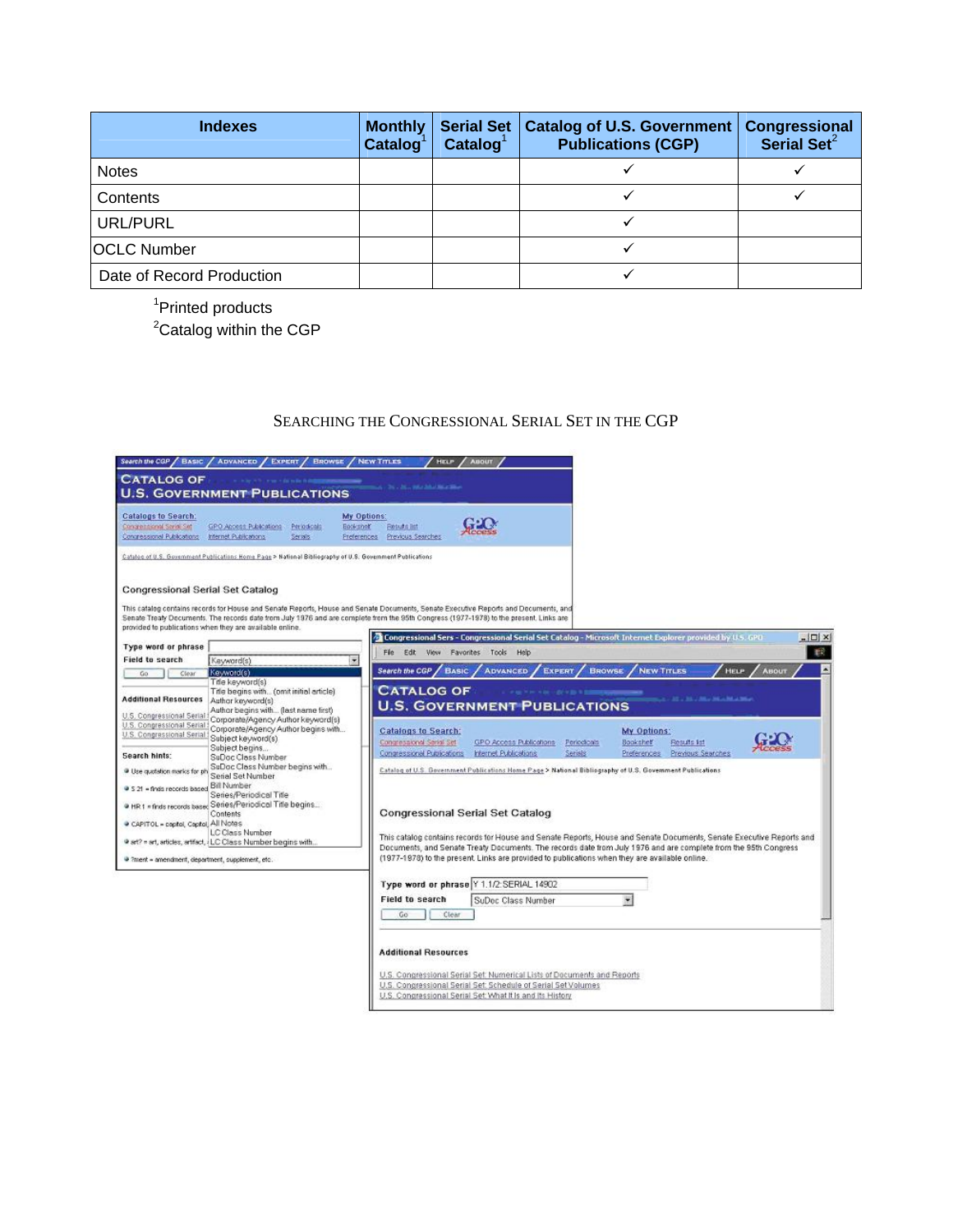#### MARC Record for House Document 108-222/Serial Set Number 14902

**FMT** BK

- **LDR** 00000cam 2200457 a 4500
- 000588567
- 20060621083752.0
- 040928s2005 dcu f000 0ceng
- |a 2004114224
- |a 0160731763 (alk. paper)
- |a (OCoLC)63049058
- |a 052-071-01418-7 |b GPO
- |a DLC |c DLC |d SEN |d AGL |d BAKER |d XND |d GPO
- |a n-us---
- |a JK1010 |b .A5 2005
- |a JK1010 |b .A5 2005
- |a 1004-E |z 0996-A
- |a 1004-E (online)
- |a Y 1.1/2:SERIAL 14902 |z Y 1.1/7:108-222
- **|a United States. |b Congress.**
- |a Biographical directory of the United States Congress, 1774-2005 : |b the Continental Congress, September 5, 1774, to October 21, 1788, and the Congress of the United States, from the First through the One Hundred Eighth Congresses, March 4, 1789, to January 3, 2005, inclusive.
- |a Washington, D.C. : |b U.S. G.P.O. : |b May be purchased from the Supt. of Docs., U.S. G.P.O., |c 2005.
- |a xvii, 2218 p. ; |c 31 cm.
- **440 0** |a United States congressional serial set ; |v Serial set no. 14902
- |a House document / 108th Congress, 2nd session ; |v no. 108-222
- |a "Closing date of compilation, January 3, 2005."
- |a "Compiled and edited under the direction of the Joint Committee on Printing, Congress of the United States"--P. v.
- |a Andrew R. Dodge, Betty K. Koed, editors-in-chief.
- |a Shipping list no.: 2006-0008-S.
- |a Also available via Internet from the GPO Access web site. Address as of 5/9/06: http://www.gpoaccess.gov/serialset/cdocuments/hd108-222/index.html; current access available via PURL.
- |a Includes bibliographical references.
- |a United States. |b Congress |v Biography.
- |a Dodge, Andrew R., |d 1947-
- |a Koed, Betty K.
- |a United States. |b Congress. |b Joint Committee on Printing.
- |3 (paper, online) |u http://catalog-web2.gpo.gov/LocateLibraries/locate.jsp?ItemNumber=1004- E&SYS=000588567
- **830 0** |a House document (United States. Congress. House) ; |v 108-222.
- |u http://purl.access.gpo.gov/GPO/LPS69614
- |a C0 |b GPO
- **CAT** |a OCLCxfer |b 00 |c 20060509 |l GPO01 |h 0846
- **CAT** |a LOCLIB |b 20 |c 20060509 |l GPO01 |h 1930
- **CAT** |a MASTER |b 99 |c 20060621 |l GPO01 |h 0837
- **CAT** |a LOCLIB |b 20 |c 20060621 |l GPO01 |h 1930
- |a DGPO
- |a Baker & Taylor |b BKTY |c 99.00 |d 99.00 |i 0160731763 |n 0006740736 |s active
- |a bca10 2006-05-09
- **PST3** |0 HOL |1 GPO60-000585328 |n 3 |a DGPO |b NABIB |c GEN |h Y 1.1/2:SERIAL 14902 |4 National Bibliography |5 General
- **SBL** |a NABIB
- **LOC3** |b NABIB |c GEN |h Y 1.1/2:SERIAL 14902
- **SYS** 000588567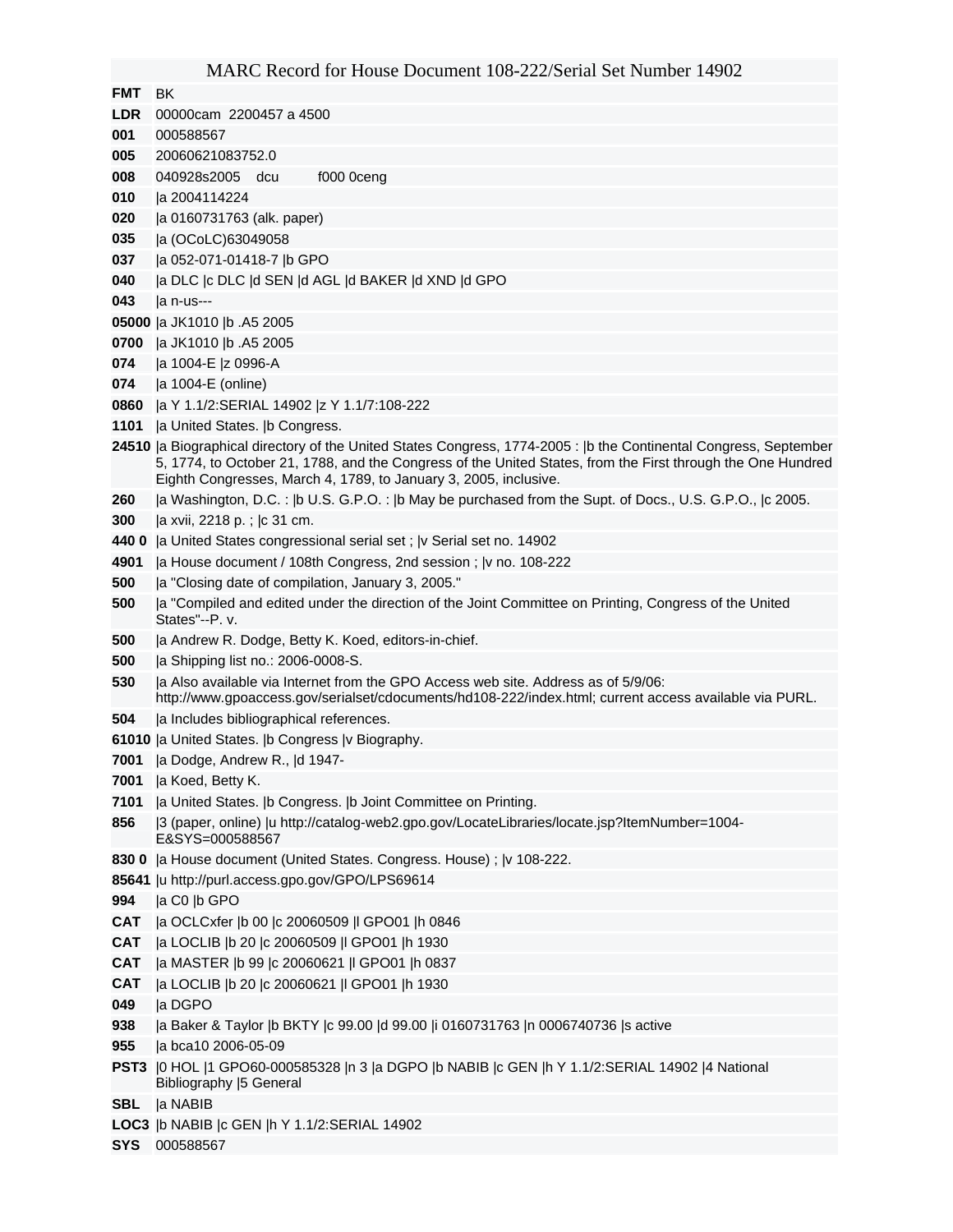|            | MARC Record for the United States Congressional Serial Set                                                                                                                                                                                                                                                                                        |
|------------|---------------------------------------------------------------------------------------------------------------------------------------------------------------------------------------------------------------------------------------------------------------------------------------------------------------------------------------------------|
| <b>FMT</b> | <b>SE</b>                                                                                                                                                                                                                                                                                                                                         |
| <b>LDR</b> | 00000cas 2200685 a 450                                                                                                                                                                                                                                                                                                                            |
| 001        | 000568079                                                                                                                                                                                                                                                                                                                                         |
| 003        | OCoLC                                                                                                                                                                                                                                                                                                                                             |
| 005        | 20060209135749.0                                                                                                                                                                                                                                                                                                                                  |
| 008        | 780512c18179999dcu x<br>0eng d<br>f0                                                                                                                                                                                                                                                                                                              |
| 010        | a 92643101  z sn 87042262                                                                                                                                                                                                                                                                                                                         |
| 035        | a (OCoLC)03888071                                                                                                                                                                                                                                                                                                                                 |
| 0359       | a ocm03888071                                                                                                                                                                                                                                                                                                                                     |
| 040        | a GPO  c GPO  d DLC  d OCL  d NST  d GPO                                                                                                                                                                                                                                                                                                          |
| 042        | a Ic                                                                                                                                                                                                                                                                                                                                              |
|            | 05000  a KF12  b .U5                                                                                                                                                                                                                                                                                                                              |
| 074        | a 0996-C (House doc., Senate doc.)  z 0966-C                                                                                                                                                                                                                                                                                                      |
| 074        | a 0996-D (online)                                                                                                                                                                                                                                                                                                                                 |
| 074        | la 1008-E (House rept., Senate rept.)                                                                                                                                                                                                                                                                                                             |
| 074        | a 1008-E (online)                                                                                                                                                                                                                                                                                                                                 |
| 074        | la 1008-F                                                                                                                                                                                                                                                                                                                                         |
| 0860       | a Y 1.1/2:Serial                                                                                                                                                                                                                                                                                                                                  |
| 2220       | la United States congressional serial set.                                                                                                                                                                                                                                                                                                        |
|            | 24500  a United States congressional serial set.                                                                                                                                                                                                                                                                                                  |
| 2463       | la Congressional serial set                                                                                                                                                                                                                                                                                                                       |
| 2463       | la Serial number set                                                                                                                                                                                                                                                                                                                              |
| 2463       | a Congressional edition                                                                                                                                                                                                                                                                                                                           |
| 2463       | a Congressional set                                                                                                                                                                                                                                                                                                                               |
| 2463       | la Congressional series                                                                                                                                                                                                                                                                                                                           |
| 2463       | a Congressional series of United States public documents                                                                                                                                                                                                                                                                                          |
| 2463       | a Congressional document series                                                                                                                                                                                                                                                                                                                   |
| 2463       | a Sheep set                                                                                                                                                                                                                                                                                                                                       |
| 2463       | a Sheep bound set                                                                                                                                                                                                                                                                                                                                 |
| 2463       | la Serial set                                                                                                                                                                                                                                                                                                                                     |
|            | 24618  a U.S. Congressional serial set                                                                                                                                                                                                                                                                                                            |
| 260        | la Washington :  b U.S. G.P.O.,.                                                                                                                                                                                                                                                                                                                  |
| 300        | la v.;  c 24 cm.                                                                                                                                                                                                                                                                                                                                  |
| 310        | a Irregular                                                                                                                                                                                                                                                                                                                                       |
| 3621       | a Began with: No. 1, with the 15th Congress, 1st session, 1817.                                                                                                                                                                                                                                                                                   |
| 500        | a Prior to the 97th Congress, the serial set had no official name; it was popularly known as the Congressional<br>serial set.                                                                                                                                                                                                                     |
| 500        | a The set has also been known variously as: Congressional serial set, Serial number set, Congressional<br>edition, Congressional set, Congressional series, Congressional series of United States public documents,<br>Congressional document series, Sheep set, Sheep bound set (owing to its distinctive sheepskin binding), and<br>Serial set. |
| 500        | la Description based on: Serial no. 13891, published in 1990.                                                                                                                                                                                                                                                                                     |
| 500        | a Latest issue consulted: Serial no. 14683, published in 2003.                                                                                                                                                                                                                                                                                    |
| 515        | a Numbering began with 15th Congress, as the publications of the earlier congresses were not assembled in<br>book form.                                                                                                                                                                                                                           |
| 515        | a Some no. published out of sequence.                                                                                                                                                                                                                                                                                                             |
| 530        | a Documents in the Serial set also distributed individually to depository libraries in paper and microfiche.                                                                                                                                                                                                                                      |
| 530        | a Also issued in microfiche by Congressional Information Service.                                                                                                                                                                                                                                                                                 |
| 530        | la Also available via Internet at the GPO web site. Address as of 10/4/2003:                                                                                                                                                                                                                                                                      |
|            | http://www.gpoaccess.gov/serialset/index.html; current access is available via PURL.                                                                                                                                                                                                                                                              |

|a Microfiche version issued with title: CIS U.S. serial set, covering 1789-1969; as part of: CIS microfiche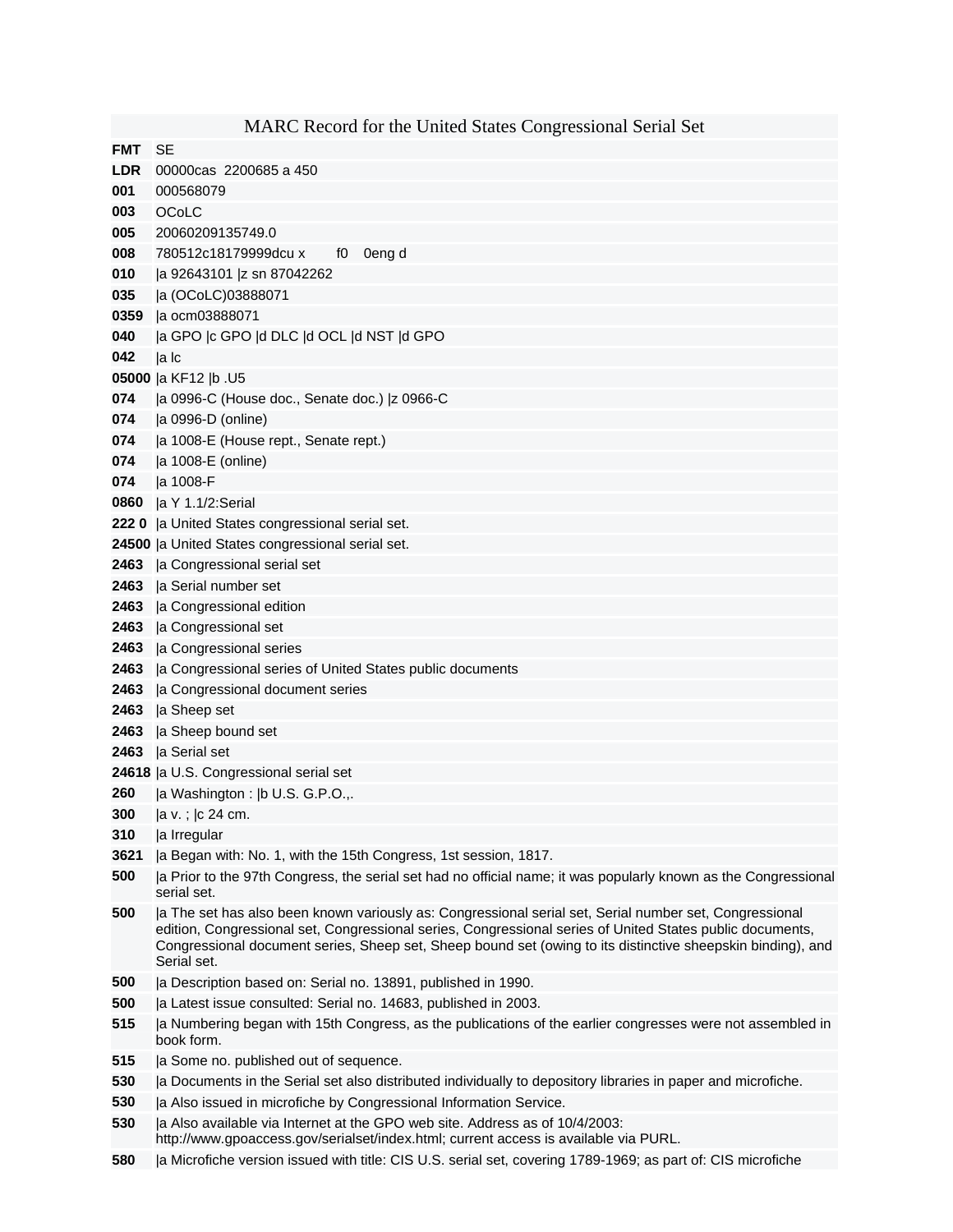library, 1970-

- **590** |a [cat:scm;iser]
- **580** |a Includes a complete cumulation of: United States. Congress. House. Report; House document (United States. Congress. House); United States. Congress. Senate. Report; Senate document (United States. Congress. Senate); and: Treaty doc.
- **61010** |a United States. |b Congress |v Periodicals.
- **651 0** |a United States |x Politics and government |v Periodicals.
- **7101** |a United States. |b Government Printing Office
- **7761** |a United States. Congress. |t [Serial set] |w (OCoLC)4978913
- **7871** |a Congressional Information Service. |t CIS |w (DLC) 90655075 |w (OCoLC)11730653
- **7871** |a United States. Congress. House. |t Report |w (DLC)sn 90036313 |w (OCoLC)7541215
- **7871** |t House document (United States. Congress. House) |w (DLC)sn 90036314 |w (OCoLC)3592119
- **7871** |a United States. Congress. Senate. |t Report |w (DLC)sn 90036312 |w (OCoLC)8365520
- **7871** |t Senate document (United States. Congress. Senate) |w (DLC)sn 90036311 |w (OCoLC)3591373
- **7871** |t Memoirs of the National Academy of Sciences |x 0885-4637 |w (DLC) 15010607 |w (OCoLC)1759015
- **856** |3 (paper) |u http://catalog-web2.gpo.gov/LocateLibraries/locate.jsp?ItemNumber=Senate rept.)&SYS=000568079
- **856** |3 (paper) |u http://catalog-web2.gpo.gov/LocateLibraries/locate.jsp?ItemNumber=0996-C (House doc.&SYS=000568079
- **856** |3 (paper) |u http://catalog-web2.gpo.gov/LocateLibraries/locate.jsp?ItemNumber=1008-F&SYS=000568079
- **856** |3 (paper) |u http://catalog-web2.gpo.gov/LocateLibraries/locate.jsp?ItemNumber=1008-E (House rept.&SYS=000568079
- **856** |3 (online) |u http://catalog-web2.gpo.gov/LocateLibraries/locate.jsp?ItemNumber=1008-E&SYS=000568079
- **856** |3 (paper) |u http://catalog-web2.gpo.gov/LocateLibraries/locate.jsp?ItemNumber=Senate doc.)&SYS=000568079
- **856** |3 (online) |u http://catalog-web2.gpo.gov/LocateLibraries/locate.jsp?ItemNumber=0996-D&SYS=000568079
- **850** |a DLC |a ICU |a InU |a MiU
- **85641** |u http://purl.access.gpo.gov/GPO/LPS839
- **85642** |3 List of serial set numbers not used: |u http://purl.access.gpo.gov/GPO/LPS4929
- **994** |a 01 |b GPO
- **CAT** |a CONV |b 20 |c 20050210 |l GPO01 |h 1753
- **CAT** |c 20060113 |l GPO01 |h 0828
- **CAT** |a MASTER |b 99 |c 20060113 |l GPO01 |h 1452
- **CAT** |a MASTER |b 99 |c 20060113 |l GPO01 |h 1454
- **CAT** |a MASTER |b 99 |c 20060209 |l GPO01 |h 1357
- **CAT** |c 20060225 |l GPO01 |h 1013
- **955** |a bcb43 2006-01-13
- **019** |a 5866454 |a 8396583
- **049** |a GPOO
- **PST3** |0 Z30 |1 000568079000010 |b NABIB |c GEN |o ISSUE |d 02 |y 1 |f Y |r GPO60-000568079 |n 3 |h Y 1.1/2:Serial no.14829 |a DGPO |3 Issue (serials) |4 National Bibliography |5 General |6 Shipped
- **PST3** |0 HOL |1 GPO60-000568079 |n 3 |a DGPO |b NABIB |h Y 1.1/2:Serial |4 National Bibliography
- **SBL** |a NABIB
- **LOC3** |b NABIB |c GEN |h Y 1.1/2:Serial no.14829 |o ISSUE
- **LOC3** |b NABIB |h Y 1.1/2:Serial
- **STS** |a 02
- **SBL** |a NABIB
- **LOC3** |b NABIB |c GEN |h Y 1.1/2:Serial |o ISSUE
- **STS** |a 01
- **SYS** 000568079